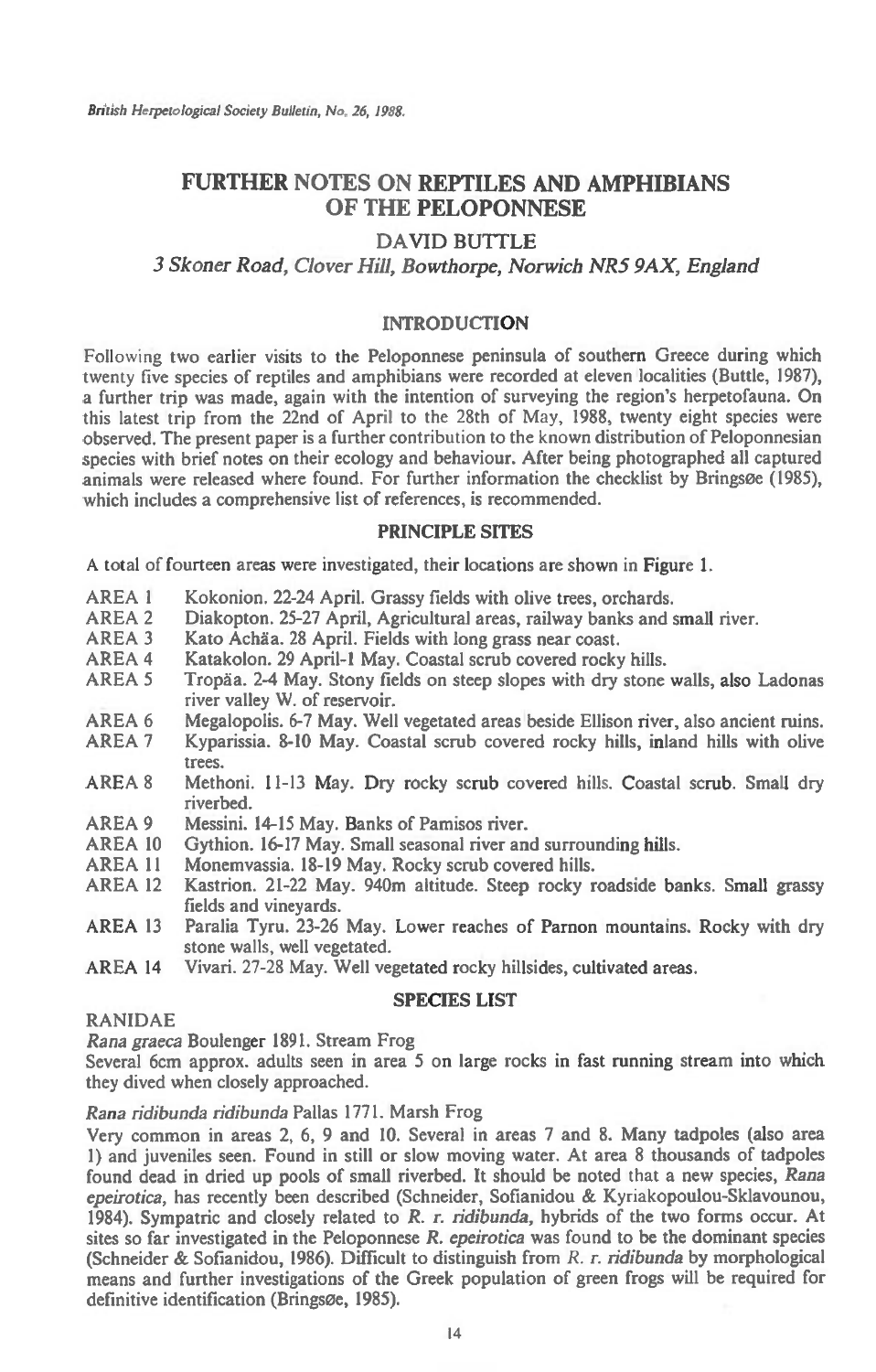

## **BUFONIDAE**

Buli) viridis viridis Laurenti 1768. Green Toad

One adult seen at area 6 after being disturbed in its retreat by a Coluber najadum escaping into a hole in a low wall of the ruins.

## HYLIDAE

Hyla arborea Linnaeus 1758. Common Tree Frog

In area 10 a recently metamorphosed 12mm specimen found on rocks in small pool between river and tall reeds. Several fast swimming tadpoles also seen.

## EMYDIDAE

Emys orbicularis Linnaeus 1758. European Pond Terrapin

As there are few records of this terrapin in the Peloponnese the opportunity was taken to check on the population found at Tripolis last year (Buttle, 1987). In the small slow moving stream with thick aquatic vegetation, ten adults and one hatchling were seen (20.v.88).

Mauremys caspica rivulata Valenciennes 1833. Stripe-necked Terrapin

In area 10 seventeen adults seen in shallow water of drying river and the deeper water of nearby irrigation ditches. Average carapace length of five captured specimens was 19.6 cm.

## TESTUDINIDAE

Testudo hermanni hermanni Gmelin 1789. Hermann's Tortoise

Ten found at area 6, eight at area 4, six at area 7, three at area 12, one at each of areas 3 and 8. The occurence at area 12 is of interest as it is generally considered rare at altitudes above 700m (e.g. Hellmich, 1956). Of the many specimens I have found in the Peloponnese none have exceeded 20cm.

Testudo marginata Schoepff 1792. Marginated Tortoise At areas 8 and 14 four found, three at area 10, two at areas 7 and 11, one at area 4. Ranged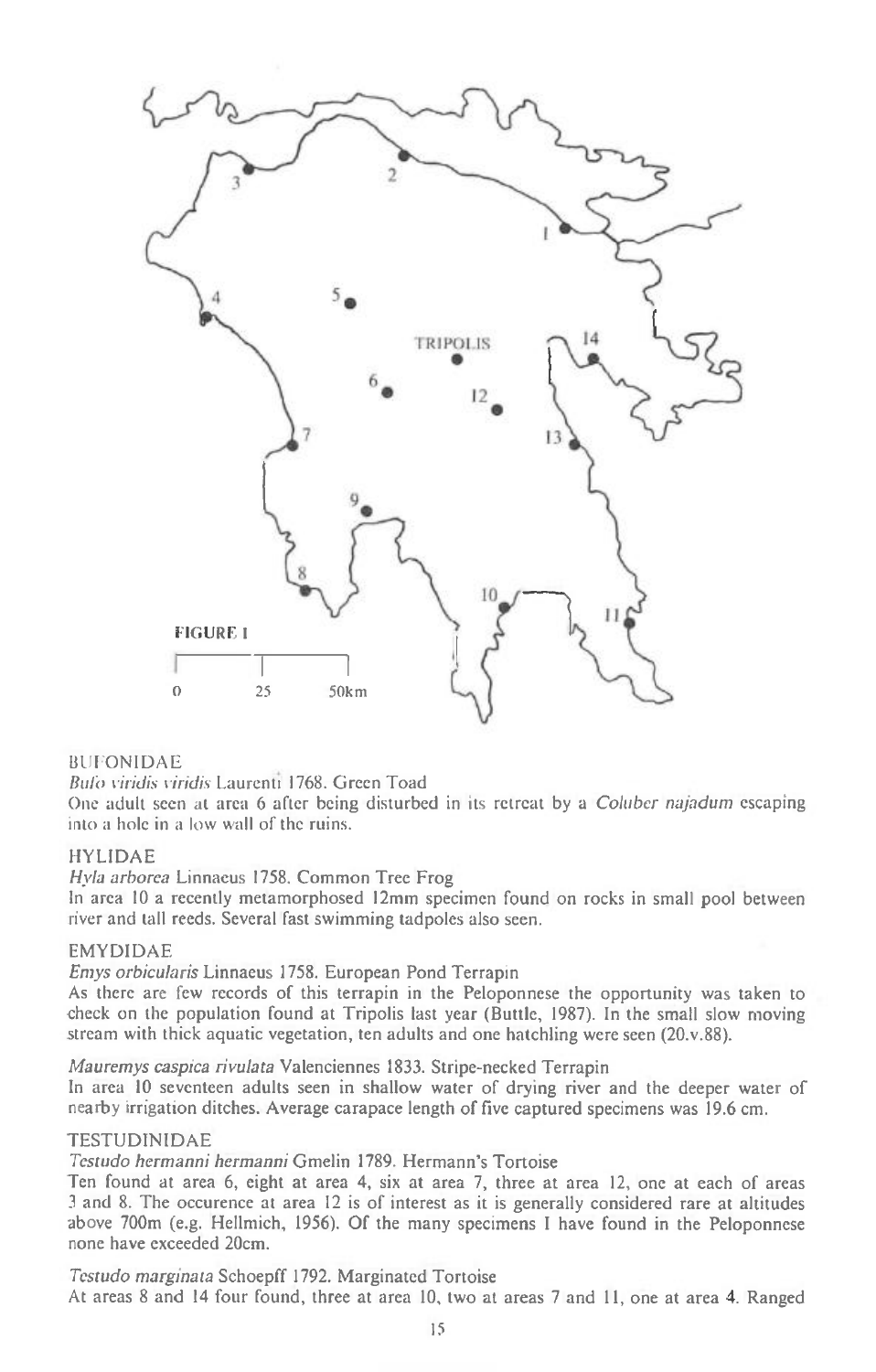

Plate 1. Juvenile *Elaphe q. quatuorlineata* found in area 4, a scarcely recorded snake in the Peloponnese.

in size from two animals of 5 cm, presumably hatched the previous year, at areas 8 and 14, to a very dark old male of 31 cm at area 10. Both species of tortoise found to be less active between 13.00 and 16.00 hours.

## GEKKONIDAE

*Cyrtodactylus kotschyi bibroni* Beutler & Gruber 1977. Kotschy's Gecko

Apparently common at area 1 where thirteen were found. Two found at area 8 and one at area 5. Often found in association with concrete, e.g. agricultural outbuildings, on which this gecko is well camouflaged.

## *Hemidactylus turcicus turcicus* Linnaeus 1758. Turkish Gecko

Of the seven specimens found, six at area 13 and one at area 8, all but one were seen on the walls of human habitations, the other being found in a dry stone wall. Unlike C. *k. bibroni*  not found active during daylight hours.

## ANGUIDAE

*Anguis fragilis peloponnesiacus* Stepanek 1937. Slow Worm

Two adults found together at area 2 under piece of cardboard on grassy railway bank. At area 13 two found killed, presumably due to their superficial resemblance to snakes.

## *Ophisaurus apodus thracius* Obst 1978. European Glass Lizard

A large speicmen seen crossing a track at area 8 showed surprisingly agility in escaping by scaling a dry stone wall and dissapearing into bushes.

## LACERTIDAE

Algyroides moreoticus Bibron & Bory 1833. Greek Algyroides

Inconspicuous lizard found at nine of the localities searched. Fourteen seen at area 1, twelve at area 2 and from two to six specimens at areas 3, 4, 5, 6, 7, 12 and 13. Most commonly found in coastal regions, inland seldom seen at low altitudes.

## *Lacerta graeca* Bedriaga 1881. Greek Rock Lizard

Numerous at areas 5 and 12, quite common at area 13. Found together with *Podarcis peloponnesiaca* on dry stone walls, rocky hillsides and roadsides stony banks. In all three areas it was noted that *L. graeca* occupied positions that offered more shade. Also frequently found in humid habitats where *P. peloponnesiaca* was absent.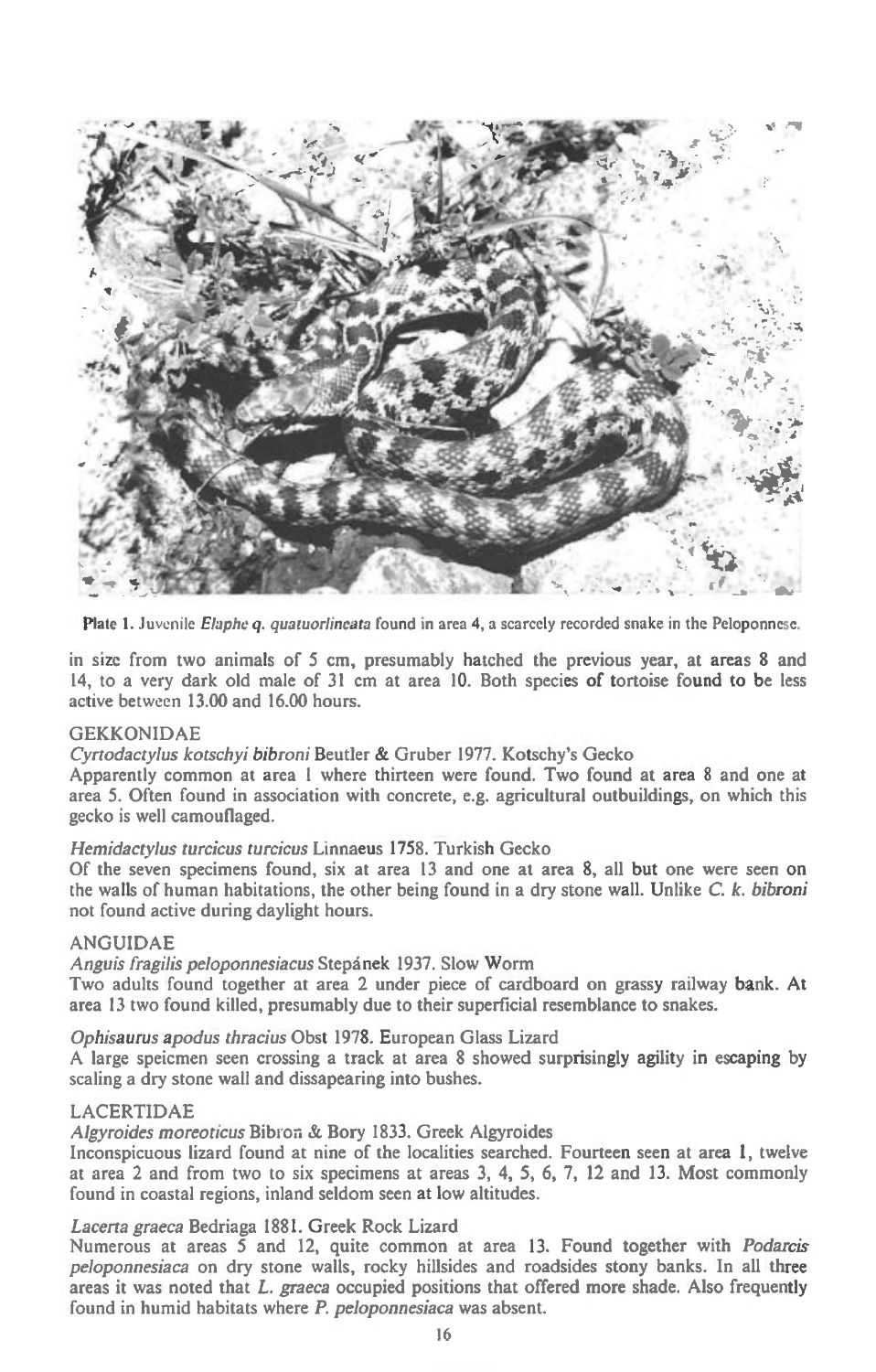## *Lacerta trilineata trilineata* Bedriaga 1886. Balkan Green Lizard

Found in all of the areas investigated apart from area 10. Especially abundant at localities 1, 2 and 6 where from fifteen to twenty five individuals were seen. Both uniform and striped juveniles found.

*Podarcis peloponnesiaca* Bibron & Bory 1833. Peloponnese Wall Lizard

Common in areas 5, 6, 7, 8 and 12, quite common at area 13 and a few seen in areas 10 and 11. Recently recorded in the north-western part of the peninsula (Buttle, 1987) where it was believed absent (Bringsøe, 1986).

## *Pondarcis taurica ionica* Lehrs 1902. Balkan Wall Lizard

Found to be common in areas 1, 2 and 9. Also found at areas 3, 6 and 12. Often seen in low roadside vegetation. The basic dorsal colour of this lizard is subject to seasonal change (Chondropoulos & Lykakis, 1983).

#### SCINCIDAE

#### *Ablepharus kitaibelii kitaibelii* Bibron & Bory 1833. Snake-eyed Skink

The most common of the three Peloponnesian skinks. Six found in area 1, four in area 6, two in areas 7, 12 and 14, one in areas 8 and 9. Although I have usually found this skink in relatively dry areas, one was observed on a vegetated refuse pile in the centre of a riverside pool at area 6. Unaware of my presence it entered the water and swam comfortably on the surface for 1.5 metres to the waters edge, another seen dead on the bottom of same pool. Clark (1967) often found this species in damp localities or after rain.

## *Ophiomorus punctatissimus* Bibron & Bory 1833. Greek Legless Skink

At area 2 one escaped when seen active in open field at 12.45 hours, temp. 20°C, cloudy, another found under half buried rock on rocky hillside with short grass. At area 8 one found on similar hillside under half buried rock in a nest of ants. One found at area 7 under rock in fine sand in rocky scrub adjoining the sandy beach, another found dead nearby under corrugated iron. Two captured specimens shed conspicuously striped tail almost immediately on being touched. Clark & Clark (1970), who collected extensively in the Peloponnese, only found this secretive skink at Akrokorinthos; recent lists (Bringsee 1985, Chondropoulos 1986) show it to be widely dispersed.



Plate 2. Sub-adult *Malpolon monspessulanus insignitus* from *area* 9, a common and widespread Peloponnesian snake.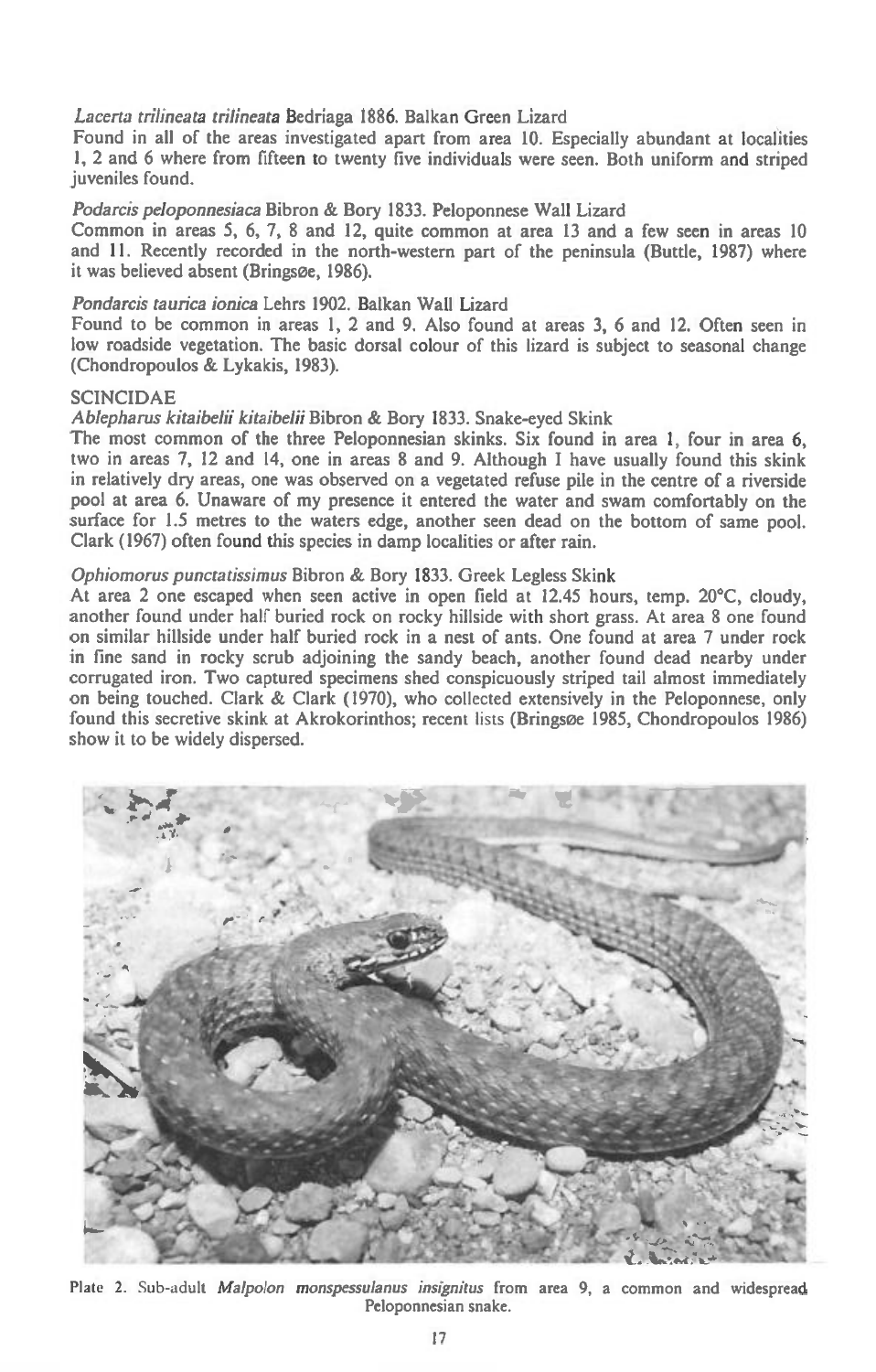## **TYPHLOPIDAE**

## *Typhlops vermicularis* **Merrem 1820. Worm Snake**

**One found in area 2 under a half buried large rock on grassy railway bank; on returning two days later it was again found under the same rock. At area 13 one rapidly disappeared down a small worm-like burrow when a large rock was turned on dry grassy slope at 18.15 hours. On a grassy slope in area 14 another adult found also under half buried rock.** 

#### **COLUBRIDAE**

#### *Coluber gemonensis gemonensis* **Laurenti 1768. Balkan Whip Snake**

**An adult seen in a grassy stony field at area 5 evaded capture and swiftly escaped into a large rockpile. At area 6 a 76 cm specimen was caught with some difficulty when seen basking on** roadside **grassy bank. Very aggressive.** 

#### *Coluber najadum dahli* **Schinz 1826. Dahl's Whip Snake**

**A total of twenty two adults seen. Six at areas 4 and 6, three at areas 13 and 14, two at areas 7 and 8. Although not definitely recorded by the author on previous trips, several of the briefly seen, fast disappearing 'unidentified' snakes were probably of this species. Very alert, fast moving and difficult to approach closely. Found mainly in dry stony places with bushes.** 

## *Elaphe quatuorlineata quatuorlineata* **Lacepede 1789. Four-lined Snake**

**A very large specimen over 2m in length found basking on grassy bank with thick bushes next to the small river in area 2. Although grasped as it slowly retreated it was released, to avoid injuring the snake, as the forepart of the powerful muscular body was securely entwined in thick vegetation. At area 4 a 48cm juvenile was found an open rocky ground adjoining dense scrub eighteen metres from the sea. When seen, at 15.40 hours, temp. 18°C, breezy, it was in the act of swallowing a small bird, a Siskin** *(Carduelis spinus),* **which it regurtitated on being picked up. At area 5 a 137cm male was caught when seen moving in grassy stony field next to dry stone wall, large boulders, thick bushes and trees near small pond. Active at 15.30 hours, temp. 25°C, clear and sunny. Hen houses were present at both places where the adults were found. The most notable finds of the trip as apart from a single recent sighting the previous latest published records are from the 1930's (Bringsoe, 1985). Phlegmatic and docile, made no attempt to bite when captured.** 

## *Elaphe situla* **Linnaeus 1758. Leopard Snake**

**Single 76cm female of the spotted form found dead on road between olive grove and citrus orchard at area 2.** 

## *Malpolon monspessulanus insignitus* **Geoffroy 1827**

**Two found in areas 2 and 7, single specimens found at areas 6, 8, 9 and 14, two sloughed skins at area 11. An adult of 110cm approx. at area 6 was observed swallowing a large** *Lacerta trilineata,* **apparently already dead from the snake's venom.** 

## *Natrix natrix persa* **Pallas 1814. Grass Snake**

**Two adults found beside the river in area 9, a single juvenile found swimming in riverbed pool in area 10. All had the two light dorsolateral stripes typical of the subspecies.** 

## *Natrix tessellata* **Laurenti 1768. Dice Snake**

**Three adults found in the fast running valley stream in area 5. Two adults and three juveniles found under rocks beside the river at area 6.** 

## **VIPERIDAE**

*Vipera ammodytes meridionalis* **Boulenger 1903. Nose-horned Viper** 

**Found at three coast localities. Adult female seen basking at 11.15 hours, temp. 21°C, in thick coastal rocky scrub at area 4. At area 7 a 45cm approx. male seen active in same habitat type at 09.25 hours, temp. 21°C. A 50cm female was caught in area 14 while active at 16.40 hours, temp. 23° on W. facing stony bank with scattered bushes. Slow moving; apart from occasional hissing remained calm while being photographed. All typically marked as shown on plate 40 in Arnold, Burton & Ovenden (1978).** 

## **DISCUSSION**

**In addition to the above,** *Bufo bufo, Tarentola mauritanica* **and** *Chalcides ocellatus* **have been**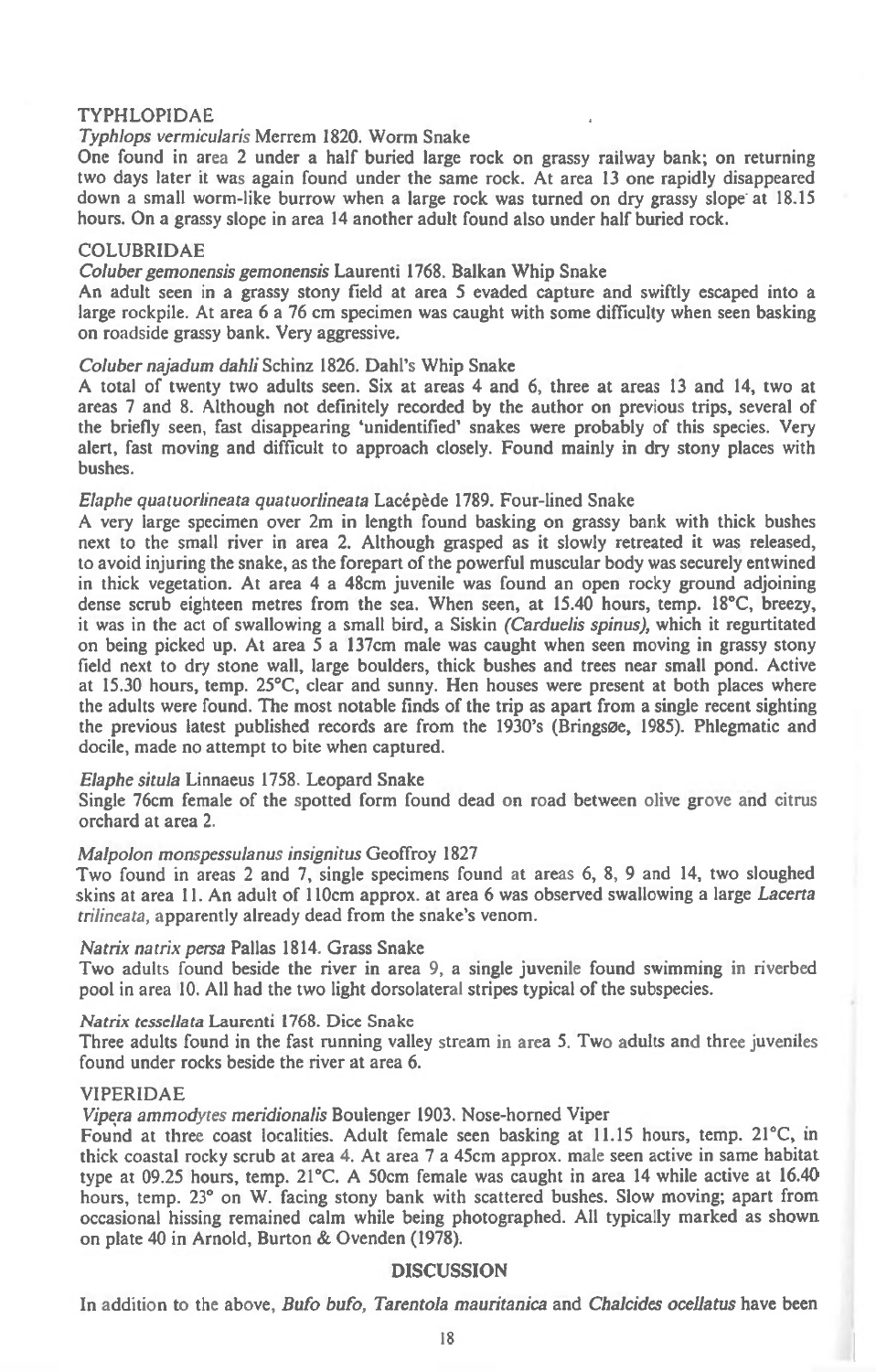**recorded by the author during earlier trips (Buttle, 1987). Among the thirteen remaining species known to occur in the Peloponnese that I have failed to find during two months intensive searching** *are: Telescopus fallax,* **which is believed to be widespread, and** *Podarcis erhardii, limited* **to the north-east.** *Salamandra salamandra, Rana dalmatina* **and** *Pordarcis muralis* **are**  found at high altitudes where very little searching was carried out, and two other montane **species,** *Triturus vulgaris* **and** *Coronella austriaca,* **are known from only a few records.** *Pelobates syriacus* **has a limited distribution,** *Eryx jaculus* **has been recorded at five localities. Known from single localities** *are Triturus alpestris* **and** *Elaphe longissima. Testudo graeca* **has been reported from one locality, where it may have been introduced. Finally** *Caretta caretta* **has**  been found on the western and southern beaches. (Bringsøe, 1985).

## **ACKNOWLEDGEMENTS**

**My thanks to Henrik Brings0e of Koge, Denmark, B. P. Chondropoulos of the University of Patra, Achilles Dimitropoulos of the Goulandris Natural History Museum, Athens for their encouraging and informative correspondence.** 

## **TABLE 1. Summary of species observed in the Peloponnese, April-May, 1988 and their localities**

| <b>SPECIES</b>            | 1                | $\overline{2}$   | 3                | 4                | 5                | 6                | 7                | 8                | 9                |                  | 10 11 12         |                  | 13               | 14               |
|---------------------------|------------------|------------------|------------------|------------------|------------------|------------------|------------------|------------------|------------------|------------------|------------------|------------------|------------------|------------------|
| Rana graeca               |                  |                  |                  |                  | $\boldsymbol{x}$ |                  |                  |                  |                  |                  |                  |                  |                  |                  |
| Rana ridibunda            | $\boldsymbol{x}$ | $\boldsymbol{x}$ |                  |                  |                  | x                | $\boldsymbol{x}$ | $\boldsymbol{x}$ | $\boldsymbol{x}$ | $\boldsymbol{x}$ |                  |                  |                  |                  |
| <b>Bufo</b> viridis       |                  |                  |                  |                  |                  | $\boldsymbol{x}$ |                  |                  |                  |                  |                  |                  |                  |                  |
| Hyla arborea              |                  |                  |                  |                  |                  |                  |                  |                  |                  | $\boldsymbol{x}$ |                  |                  |                  |                  |
| Emys orbicularis          | Tripolis         |                  |                  |                  |                  |                  |                  |                  |                  |                  |                  |                  |                  |                  |
| Mauremys caspica          |                  |                  |                  |                  |                  |                  |                  |                  |                  | $\boldsymbol{x}$ |                  |                  |                  |                  |
| Testudo hermanni          |                  |                  | $\boldsymbol{x}$ | $\boldsymbol{x}$ |                  | $\boldsymbol{x}$ | x                | $\boldsymbol{x}$ |                  |                  |                  | $\boldsymbol{x}$ |                  |                  |
| Testudo marginata         |                  |                  |                  | $\boldsymbol{x}$ |                  |                  | x                | x                |                  | $\boldsymbol{x}$ | $\boldsymbol{x}$ |                  |                  | x                |
| Cyrtodactylus kotschyi    | $\boldsymbol{x}$ |                  |                  |                  | х                |                  |                  | х                |                  |                  |                  |                  |                  |                  |
| Hemidactylus turcicus     |                  |                  |                  |                  |                  |                  |                  | x                |                  |                  |                  |                  | $\boldsymbol{x}$ |                  |
| Anguis fragilis           |                  | $\boldsymbol{x}$ |                  |                  |                  |                  |                  |                  |                  |                  |                  |                  | $\boldsymbol{x}$ |                  |
| Ophisaurus apodus         |                  |                  |                  |                  |                  |                  |                  | $\boldsymbol{x}$ |                  |                  |                  |                  |                  |                  |
| Algyroides moreoticus     | $\boldsymbol{x}$ | $\boldsymbol{x}$ | $\boldsymbol{x}$ | $\boldsymbol{x}$ | $\boldsymbol{x}$ | $\boldsymbol{x}$ | $\boldsymbol{x}$ |                  |                  |                  |                  | $\boldsymbol{x}$ | $\boldsymbol{x}$ |                  |
| Lacerta graeca            |                  |                  |                  |                  | x                |                  |                  |                  |                  |                  |                  | X                | X                |                  |
| Lacerta trilineata        | $\boldsymbol{x}$ | $\boldsymbol{x}$ | $\boldsymbol{x}$ | $\boldsymbol{x}$ | $\boldsymbol{x}$ | $\boldsymbol{x}$ | $\boldsymbol{x}$ | $\boldsymbol{x}$ | $\boldsymbol{x}$ |                  | $\boldsymbol{x}$ | $\boldsymbol{x}$ | $\boldsymbol{x}$ | $\boldsymbol{x}$ |
| Podarcis peloponnesiaca   |                  |                  |                  |                  | $\boldsymbol{x}$ | $\boldsymbol{x}$ | $\boldsymbol{x}$ | x                |                  | $\boldsymbol{x}$ | x                | $\boldsymbol{x}$ | $\boldsymbol{x}$ |                  |
| Podarcis taurica          | $\boldsymbol{x}$ | $\boldsymbol{x}$ | $\boldsymbol{x}$ |                  |                  | $\boldsymbol{x}$ |                  |                  | $\boldsymbol{x}$ |                  |                  | x                |                  |                  |
| Ablepharus kitaibelii     | $\boldsymbol{x}$ |                  |                  |                  |                  | $\boldsymbol{x}$ | x                | $\boldsymbol{x}$ | $\boldsymbol{x}$ |                  |                  | x                |                  | $\boldsymbol{x}$ |
| Ophiomorus punctatissimus |                  | x                |                  |                  |                  |                  | $\boldsymbol{x}$ | X                |                  |                  |                  |                  |                  |                  |
| Typhlops vermicularis     |                  | x                |                  |                  |                  |                  |                  |                  |                  |                  |                  |                  | X                | $\boldsymbol{x}$ |
| Coluber gemonensis        |                  |                  |                  |                  | $\boldsymbol{x}$ | $\boldsymbol{x}$ |                  |                  |                  |                  |                  |                  |                  |                  |
| Coluber najadum           |                  |                  |                  | $\boldsymbol{x}$ |                  | $\boldsymbol{x}$ | $\boldsymbol{x}$ | $\boldsymbol{x}$ |                  |                  |                  |                  | X                | $\boldsymbol{x}$ |
| Elaphe quatuorlineata     |                  | $\boldsymbol{x}$ |                  | $\boldsymbol{x}$ | $\boldsymbol{x}$ |                  |                  |                  |                  |                  |                  |                  |                  |                  |
| Elaphe situla             |                  | X                |                  |                  |                  |                  |                  |                  |                  |                  |                  |                  |                  |                  |
| Malpolon monspessulanus   |                  | x                |                  |                  |                  | $\boldsymbol{x}$ | x                | $\boldsymbol{x}$ | X                |                  | x                |                  |                  | $\boldsymbol{x}$ |
| Natrix natrix             |                  |                  |                  |                  |                  |                  |                  |                  | x                | $\boldsymbol{x}$ |                  |                  |                  |                  |
| Natrix tessellata         |                  |                  |                  |                  | x                | x                |                  |                  |                  |                  |                  |                  |                  |                  |
| Vipera ammodytes          |                  |                  |                  | X                |                  |                  | x                |                  |                  |                  |                  |                  |                  | x                |

**SITES** 

#### **REFERENCES**

**Arnold, E.N., Burton, J.A. and Ovenden, D.W. (1978). A** *field guide to the reptiles and amphibians of Britain and Europe.* **Collins, London & Glasgow.** 

**Brings0e, H. (1985). A check-list of Peloponnesian amphibians and reptiles, including new records from Greece.** *Ann. Musei Goulandris 7:* **271-318.** 

Bringsøe, H. (1986). *Podarcis peloponnesiaca* (Bibron & Bory, 1833) - Peloponnes-Eidechse. **In: Bohme, W.** *Handbuch der Reptilien and Amphibien Europas, Band 2/11 Echsen III (Podarcis):* **209-230. Aula, Wiesbaden.**